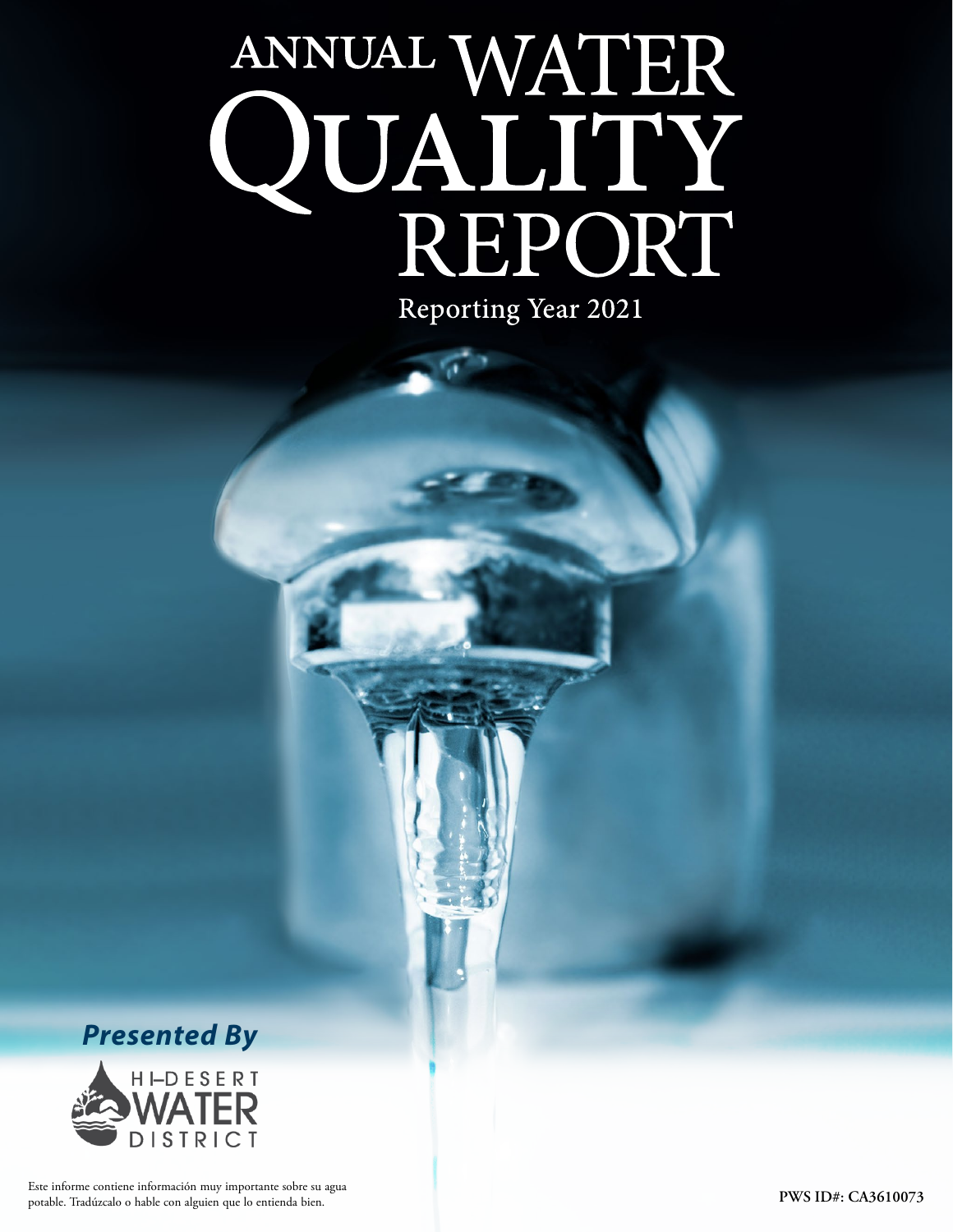# **We've Come a Long Way**

Once again, we are proud to present our annual water quality<br>report covering the period between January 1 and December<br>21, 2021, Jn. s. matter, f. selts a few data detailed water has 31, 2021. In a matter of only a few decades, drinking water has become exponentially safer and more reliable than at any other point in human history. Our exceptional staff continues to work hard every day—at all hours—to deliver the highest-quality drinking water without interruption. Although the challenges ahead are many, we feel that by relentlessly investing in customer outreach and education, new treatment technologies, system upgrades, and training, the payoff will be reliable, high-quality tap



#### **Milky Water**

It's not uncommon to see a glass of water<br>looking cloudy - after a few seconds, it clears It's not uncommon to see a glass of water up. The cloudiness is caused by tiny air bubbles in the water and, like any air, it'll work its way back to the top of the water, returning to the atmosphere. Cloudy or milky water is completely harmless. Just let it sit for a minute or two, and it will clear up.

## **Where Does My Water Come From?**

The Warren Basin, which is located in the heart of Yucca Valley, is the main source of our drinking water. It runs west to east; the Ames Basin is located in the northern part of the district. To maintain both a healthy groundwater basin and water levels in the Warren Basin, the district has been importing water through the State Water Project via Mojave Water Agency into three recharge locations: Sites 3, 6, and 7. In 2021 the district extracted approximately 2,923 acre-feet, with a daily average demand of 8 acre-feet, from the two aquifers and was able to recharge approximately 2,221 acre-feet into the Warren Basin from the State Water Project (1 acre-foot = 325,851 gallons).

The district's distribution system serves approximately 25,842 residents with 10,941 service connections. It covers over 300 miles of piping and is served by 11 active groundwater wells supplying a total of 6,600 gallons per minute. Sixteen water storage reservoirs feed 18 pressure zones with a total storage capacity of 13.34 million gallons to the active service connections serving the Town of Yucca Valley and unincorporated areas of San Bernardino County known as the Mesa.

#### **Infrastructure Repair and Improvements**

The district's continued commitment to supplying its cus-**L** tomers safe drinking water requires ongoing improvements within the distribution system. Water mains, water tanks, wells, pressure-regulating stations, booster stations, and equipment are all part of the system that we upgrade and maintain throughout the district. In 2020 the district completed its scheduled tank maintenance program, which involved inspection, rehabilitation, and restoration of tanks throughout the district. Last year, tank inspections began again and will continue moving forward. HDWD's Capital Replacement Program crew installed over 12,500 feet of new water main.

#### **Sewer System Update**

Septic systems within the Warren<br>Basin have the highest potential of contaminants that can affect the groundwater. Septage can infiltrate the groundwater supply, causing nitrate contamination in excess of maximum contaminant levels (MCL). Nitrates in excess of the MCL can cause a condition known as methemoglobinemia, also referred to as blue baby syndrome. The new sewer collection system will help reduce nitrate levels.



HDWD began the installation of its sewer collection system in January 2017. The project reached substantial completion in March 2020. Over approximately three years, more than 76 miles of 6- to 21-inch-diameter sewer collection system pipes were installed, along with related appurtenances (manholes, laterals, etc.). HDWD also completed over 76 miles of roadway repair and restoration throughout the Town of Yucca Valley. HDWD's Wastewater Reclamation Facility was constructed over an 18-month period. Substantial completion was reached in fall 2019, and the facility began receiving local effluent in November 2019. It began discharging clean water into its percolation ponds in February 2020. This work will reduce the total number of septic systems, which in turn will help remove the threat of nitrate infiltration to the aquifer.

#### **Important Health Information**

Some people may be more vulnerable to contaminants in drink-<br>ing water than the general population. Immunocompromised persons such as those with cancer undergoing chemotherapy, those who have undergone organ transplants, people with HIV/ AIDS or other immune system disorders, some elderly, and infants may be particularly at risk from infections. These people should seek advice about drinking water from their health care providers. The U.S. EPA/CDC (Centers for Disease Control and Prevention) guidelines on appropriate means to lessen the risk of infection by *Cryptosporidium* and other microbial contaminants are available from the Safe Drinking Water Hotline at (800) 426-4791 or [water.epa.gov/drink/hotline.](http://water.epa.gov/drink/hotline)

#### **Source Water Assessment**

The Source Water Assessment Plan (SWAP) is available for review at HDWD. This plan is an assessment of the delineated area around our listed sources through which contaminants, if present, could migrate and reach our water source. It also includes an inventory of potential sources of contamination within the delineated area and a determination of the basin's susceptibility to contamination by the identified potential sources. HDWD's SWAP was completed in December 2002, with newer wells added later.

QUESTIONS? For more information about this report, or for any questions relating to your drinking water, please feel free to contact Marty Stockstell, Water Quality Technician, at (760) 365- 8333, ext. 6276.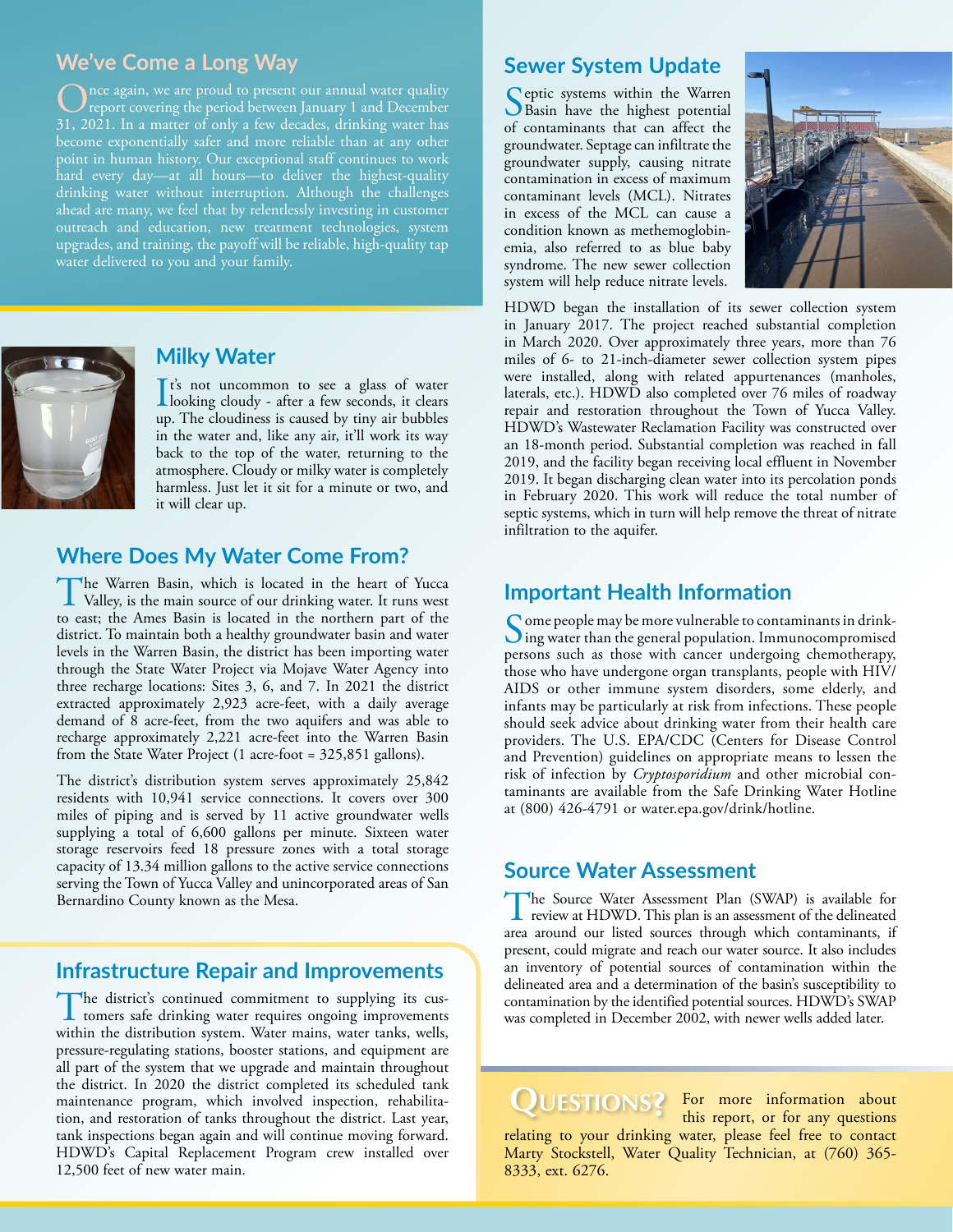#### **Treatment Train Description**

The district continuously chlorinates the water supply year round. The chlorine is made on-site into a sodium hypochlorite solution below 1 percent and injected into the distribution system at 1 part per million (ppm), with a goal of at least 0.2 ppm at the end of the distribution system. HDWD has a few wells that extract water from the deeper portions of our aquifer, which have exceeded the state's MCL for arsenic and nitrate. Water from these wells may require treatment before being pumped into the distribution system for consumption. The district currently treats one active well, Well 16 E, for arsenic and nitrates by utilizing an approved treatment technique known as blending. In this process, the well water with high concentrations of arsenic and nitrate is blended with water from two other wells with lower concentrations. The district monitors the delivered water weekly and reports all the results on a monthly basis to the State Board.

#### **Community Participation**

You are invited to attend Hi-Desert Water District's (HDWD) Board of Directors' meetings in person or via Zoom. These meetings are regularly scheduled on the first and third Wednesday of the month at 4:00 p.m. Board meetings are held at the district's administration office, located at 55439 29 Palms Highway, Yucca Valley. Information on regularly scheduled meetings is available online at [hdwd.com](http://hdwd.com) or by calling the district secretary at (760) 228-6285 or emailing the information desk at [info@hdwd.com.](mailto:info@hdwd.com) (In the event of COVID-19 restrictions, in-person attendance may be suspended.)

Your Board of Directors Sheldon Hough, President Scot McKone, Vice President Bob Stadum, Director Roger Mayes, Director Sue Tsuda, Director

## **Lead in Home Plumbing**

If present, elevated levels of lead can cause serious health prob-<br>lems, especially for pregnant women and young children. Lead **T** f present, elevated levels of lead can cause serious health probin drinking water is primarily from materials and components associated with service lines and home plumbing. We are responsible for providing high-quality drinking water, but we cannot control the variety of materials used in plumbing components. When your water has been sitting for several hours, you can minimize the potential for lead exposure by flushing your tap for 30 seconds to two minutes before using water for drinking or cooking. (If you do so, you may wish to collect the flushed water and reuse it for another beneficial purpose, such as watering plants.) If you are concerned about lead in your water, you may wish to have your water tested. Information on lead in drinking water, testing methods, and steps you can take to minimize exposure is available from the Safe Drinking Water Hotline at (800) 426-4791 or [epa.](http://epa.gov/safewater/lead) [gov/safewater/lead.](http://epa.gov/safewater/lead)

## **Substances That Could Be in Water**

The sources of drinking water (both tap water and bottled water) include rivers, lakes, streams, ponds, reservoirs, springs, and wells. As water travels over the surface of the land or through the ground, it dissolves naturally occurring minerals and, in some cases, radioactive material, and can



pick up substances resulting from the presence of animals or from human activity.

In order to ensure that tap water is safe to drink, the U.S. Environmental Protection Agency (U.S. EPA) and the State Water Resources Control Board (State Board) prescribe regulations that limit the amount of certain contaminants in water provided by public water systems. The U.S. Food and Drug Administration regulations and California law also establish limits for contaminants in bottled water that provide the same protection for public health. Drinking water, including bottled water, may reasonably be expected to contain at least small amounts of some contaminants. The presence of contaminants does not necessarily indicate that water poses a health risk.

Contaminants that may be present in source water include: Microbial Contaminants, such as viruses and bacteria, that may come from sewage treatment plants, septic systems, agricultural livestock operations, and wildlife; Inorganic Contaminants, such as salts and metals, that can be naturally occurring or can result from urban stormwater runoff, industrial or domestic wastewater discharges, oil and gas production, mining, or farming; Pesticides and Herbicides that may come from a variety of sources such as agriculture, urban stormwater runoff, and residential uses; Organic Chemical Contaminants, including synthetic and volatile organic chemicals, that are by-products of industrial processes and petroleum production and can also come from gas stations, urban stormwater runoff, agricultural applications, and septic systems; Radioactive Contaminants that can be naturally occurring or can be the result of oil and gas production and mining activities.

More information about contaminants and potential health effects can be obtained by calling the U.S. EPA's Safe Drinking Water Hotline at (800) 426-4791.

## **School Lead Sampling**

In 2017 six schools within the district's boundaries requested<br>lead sampling. Five different sampling locations per school In 2017 six schools within the district's boundaries requested were tested.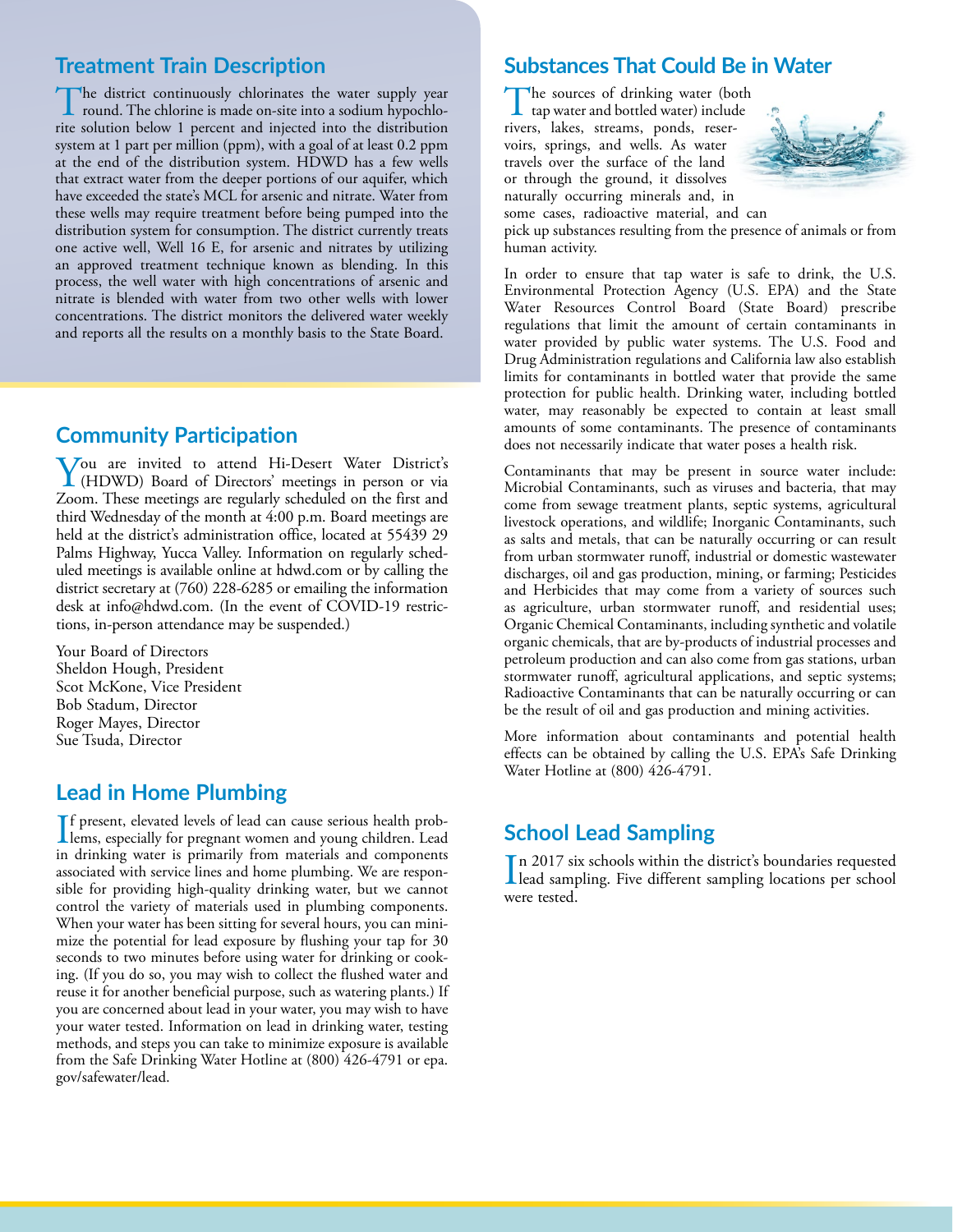## **Test Results**

Our water is monitored for many different kinds of substances on a very strict sampling schedule. Also, the water we deliver must meet specific health standards. Here, we show only those<br>substances that were detected in ou drink; our goal is to keep all detects below their respective maximum allowed levels. We are pleased to report that your drinking water meets or exceeds all federal and state requirements.

The state recommends monitoring for certain substances less often than once per year because the concentrations of these substances do not change frequently. In these cases, the most recent sample data is included, along with the year in which the sample was taken.

| <b>REGULATED SUBSTANCES</b>                            |                               |                       |                       |                                  |                          |                  |                                                                                                                             |
|--------------------------------------------------------|-------------------------------|-----------------------|-----------------------|----------------------------------|--------------------------|------------------|-----------------------------------------------------------------------------------------------------------------------------|
| <b>SUBSTANCE</b><br>(UNIT OF MEASURE)                  | <b>YEAR</b><br><b>SAMPLED</b> | <b>MCL</b><br>[MRDL]  | PHG (MCLG)<br>[MRDLG] | <b>AMOUNT</b><br><b>DETECTED</b> | <b>RANGE</b><br>LOW-HIGH | <b>VIOLATION</b> | <b>TYPICAL SOURCE</b>                                                                                                       |
| <b>Arsenic</b> (ppb)                                   | 2021                          | 10                    | 0.004                 | 1.6                              | $ND-5.7$                 | N <sub>o</sub>   | Erosion of natural deposits; runoff from orchards; glass and electronics production wastes                                  |
| <b>Chlorine</b> (ppm)                                  | 2021                          | [4.0]<br>(as<br>Cl2)] | [4 (as Cl2)]          | 0.77                             | $ND-1.25$                | N <sub>o</sub>   | Drinking water disinfectant added for treatment                                                                             |
| <b>Chromium, Total</b> (ppb)                           | 2021                          | 50                    | (100)                 | 2.05                             | $ND-5.5$                 | N <sub>o</sub>   | Discharge from steel and pulp mills and chrome plating; erosion of natural deposits                                         |
| <b>Fluoride</b> (ppm)                                  | 2021                          | 2.0                   |                       | 0.276                            | $0.19 - 0.57$            | N <sub>o</sub>   | Erosion of natural deposits; water additive that promotes strong teeth; discharge from<br>fertilizer and aluminum factories |
| <b>Gross Alpha Particle Activity</b><br>(pCi/L)        | 2021                          | 15                    | (0)                   | 8.026                            | $1.7 - 14.1$             | N <sub>o</sub>   | Erosion of natural deposits                                                                                                 |
| Nitrate [as nitrogen] (ppm)                            | 2021                          | 10                    | 10                    | 2.49                             | $0.73 - 4.3$             | N <sub>o</sub>   | Runoff and leaching from fertilizer use; leaching from septic tanks and sewage; erosion of<br>natural deposits              |
| <b>Radium 226</b> ( $pCi/L$ )                          | 2021                          | 5                     | 0.05                  | 0.095                            | $0.095 - 0.095$          | N <sub>o</sub>   | Erosion of natural deposits                                                                                                 |
| Radium 228 (pCi/L)                                     | 2021                          | 5                     | 0.019                 |                                  | $1 - 1$                  | No               | Erosion of natural deposits                                                                                                 |
| TTHMs [total trihalomethanes]-<br><b>Stage 1</b> (ppb) | 2021                          | 80                    | NA                    | 7.1                              | $4.2 - 10$               | N <sub>o</sub>   | By-product of drinking water disinfection                                                                                   |
| Uranium $(pCi/L)$                                      | 2021                          | 20                    | 0.43                  | 7.43                             | $3.08 - 10.6$            | No               | Erosion of natural deposits                                                                                                 |

**Tap water samples were collected for lead and copper analyses from sample sites throughout the community.**

| <b>SUBSTANCE</b><br>(UNIT OF MEASURE) | <b>YEAR</b><br><b>SAMPLED</b> | <b>AL</b> | <b>PHG</b><br>(MCLG)          | <b>AMOUNT</b><br><b>DETECTED</b><br>(90TH %ILE) |               | <b>SITES ABOVE</b><br><b>AL/TOTAL</b><br><b>SITES</b> | <b>VIOLATION</b>         | <b>TYPICAL SOURCE</b>                                                                                                            |                                                             |
|---------------------------------------|-------------------------------|-----------|-------------------------------|-------------------------------------------------|---------------|-------------------------------------------------------|--------------------------|----------------------------------------------------------------------------------------------------------------------------------|-------------------------------------------------------------|
| <b>Copper</b> (ppm)                   | 2020                          | 1.3       | 0.3                           | 0.15                                            |               | 0/34                                                  | N <sub>o</sub>           | Internal corrosion of household plumbing systems; erosion of natural deposits; leaching from wood preservatives                  |                                                             |
| Lead (ppb)                            | 2020                          | 15        | 0.2                           | <b>ND</b>                                       |               | 0/34                                                  | No                       | Internal corrosion of household water plumbing systems; discharges from industrial manufacturers; erosion of<br>natural deposits |                                                             |
| <b>SECONDARY SUBSTANCES</b>           |                               |           |                               |                                                 |               |                                                       |                          |                                                                                                                                  |                                                             |
| <b>SUBSTANCE</b><br>(UNIT OF MEASURE) |                               |           | <b>YEAR</b><br><b>SAMPLED</b> | <b>SMCL</b>                                     | PHG<br>(MCLG) | <b>AMOUNT</b><br><b>DETECTED</b>                      | <b>RANGE</b><br>LOW-HIGH | <b>VIOLATION</b>                                                                                                                 | <b>TYPICAL SOURCE</b>                                       |
| <b>Chloride</b> (ppm)                 |                               |           | 2021                          | 500                                             | <b>NS</b>     | 47.75                                                 | $16 - 74$                | N <sub>o</sub>                                                                                                                   | Runoff/leaching from natural deposits; seawater influence   |
| <b>Iron</b> (ppb)                     |                               |           | 2021                          | 300                                             | <b>NS</b>     | 40                                                    | $ND-320$                 | No<br>Leaching from natural deposits; industrial wastes                                                                          |                                                             |
| <b>Specific Conductance</b> (umho/cm) |                               |           | 2021                          | 1,600                                           | <b>NS</b>     | 427.5                                                 | $280 - 510$              | N <sub>o</sub>                                                                                                                   | Substances that form ions when in water; seawater influence |
| Sulfate (ppm)                         |                               |           | 2021                          | 500                                             | <b>NS</b>     | 33.125                                                | $13 - 45$                | No                                                                                                                               | Runoff/leaching from natural deposits; industrial wastes    |
| <b>Total Dissolved Solids (ppm)</b>   |                               |           | 2021                          | 1,000                                           | <b>NS</b>     | 255.22                                                | $170 - 340$              | No<br>Runoff/leaching from natural deposits                                                                                      |                                                             |
| Turbidity (NTU)                       |                               |           | 2021                          |                                                 | <b>NS</b>     | 0.10                                                  | $ND-1.80$                | No<br>Soil runoff                                                                                                                |                                                             |